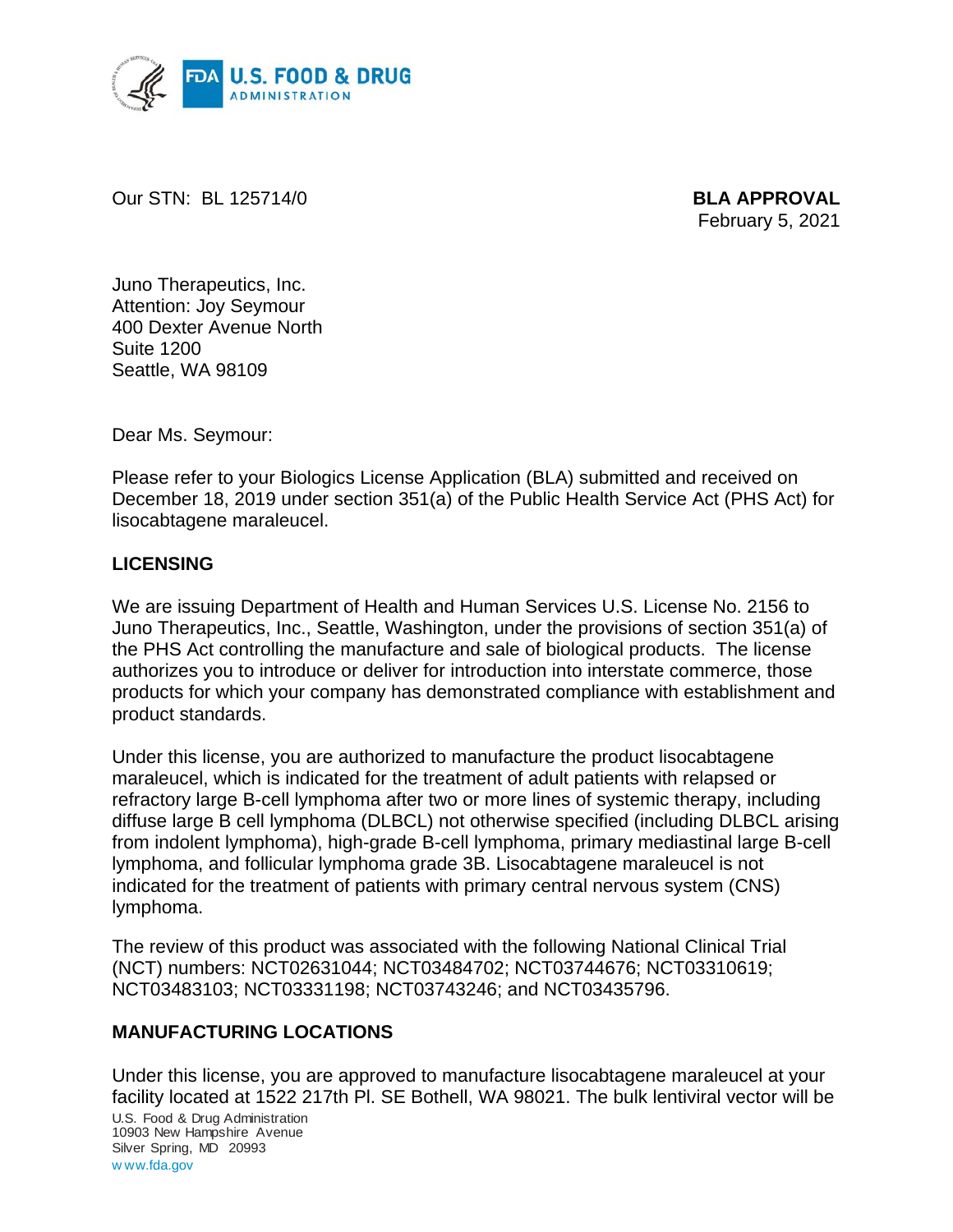manufactured by  $(b)$   $(4)$ the finished lentiviral vector will be manufactured by (b) (4)

You may label your product with the proprietary name BREYANZI and market it in 5 mL single-use vials containing an extractable volume of 4.6 mL at a concentration of 1.5  $\times$ 10 $6$  to 70  $\times$  10 $6$  CAR-positive viable T cells per mL, for each of the CD4 and CD8 Drug Products. One to four vials each of CD4 and CD8 Drug Products will be supplied for the dose of  $50 \times 10^6 - 110 \times 10^6$  CAR-positive T cells.

## **ADVISORY COMMITTEE**

We did not refer your application to an Advisory Committee because our review of information submitted in your BLA, including the clinical study design and trial results, did not raise concerns or controversial issues that would have benefited from an advisory committee discussion.

## **DATING PERIOD**

The dating period for lisocabtagene maraleucel shall be 13 months from the date of manufacture when stored at ≤ -130°C. The date of manufacture shall be defined as the date of final formulation of the drug product. The dating period for the lentiviral vector shall be  $(b)$  (4) when stored at  $(b)$  (4) We have approved the stability protocols in your license application for the purpose of extending the expiration dating period of your lentiviral vector and drug product under 21 CFR 601.12. when stored at  $(b)$   $(4)$ 

# **FDA LOT RELEASE**

You are not currently required to submit samples or protocols of future lots of lisocabtagene maraleucel to the Center for Biologics Evaluation and Research (CBER) for release by the Director, CBER, under 21 CFR 610.2(a). We will continue to monitor compliance with 21 CFR 610.1 requiring completion of tests for conformity with standards applicable to each product prior to release of each lot.

## **BIOLOGICAL PRODUCT DEVIATIONS**

You must submit reports of biological product deviations under 21 CFR 600.14. You should identify and investigate all manufacturing deviations promptly, including those associated with processing, testing, packaging, labeling, storage, holding and distribution. If the deviation involves a distributed product, may affect the safety, purity, or potency of the product, and meets the other criteria in the regulation, you must submit a report on Form FDA 3486 to the Director, Office of Compliance and Biologics Quality, at the following address: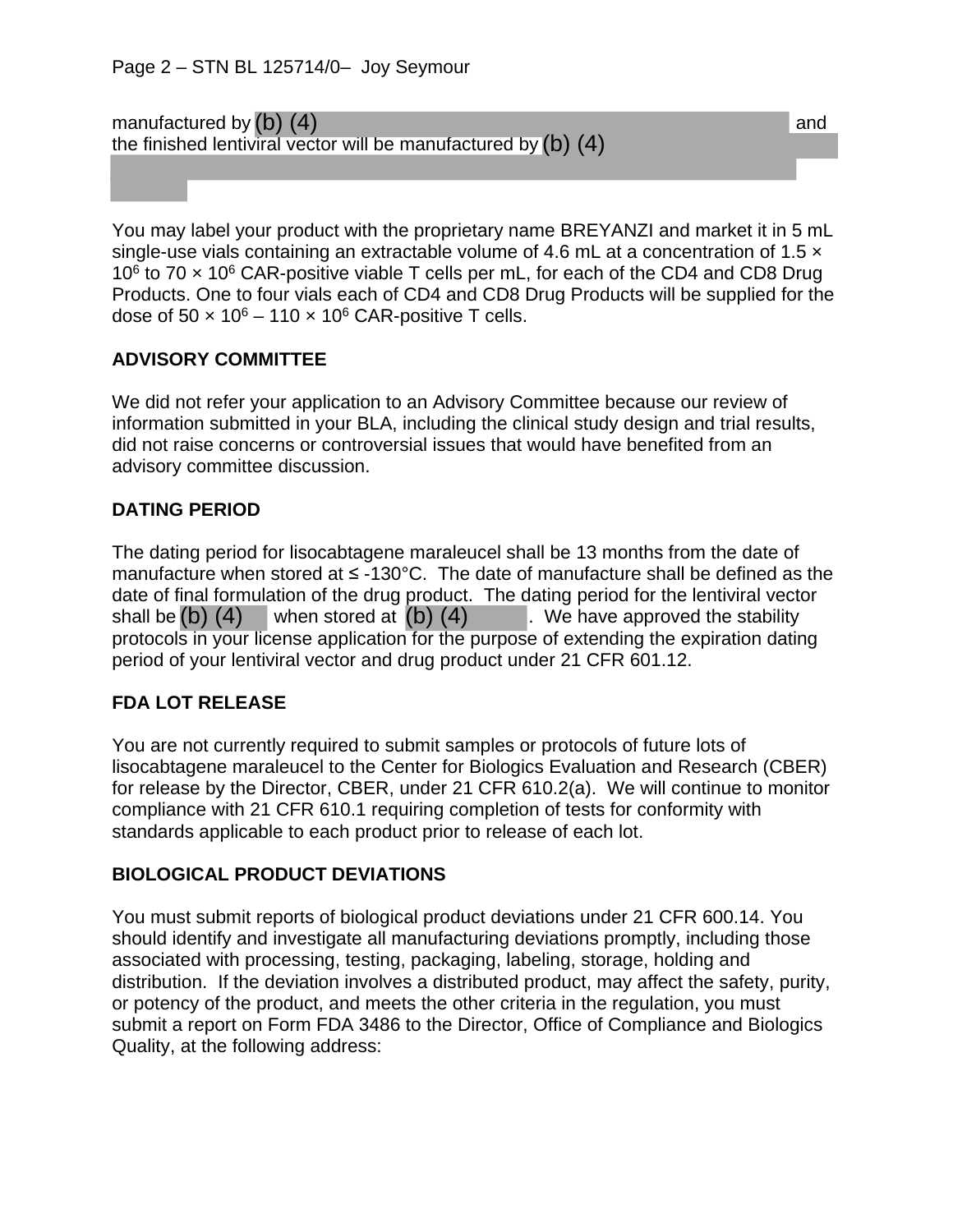Food and Drug Administration Center for Biologics Evaluation and Research Document Control Center 10903 New Hampshire Ave. WO71-G112 Silver Spring, MD 20993-0002

### **MANUFACTURING CHANGES**

You must submit information to your BLA for our review and written approval under 21 CFR 601.12 for any changes in, including but not limited to, the manufacturing, testing, packaging or labeling of lisocabtagene maraleucel or in the manufacturing facilities.

### **LABELING**

Under 21 CFR 201.57(c)(18), patient labeling must be referenced in section 17 PATIENT COUNSELING INFORMATION. Patient labeling must be available and may either be reprinted immediately following the full prescribing information of the package insert or accompany the prescription product labeling.

We hereby approve the draft package insert labeling submitted under amendment 103, dated February 3, 2021 and the draft carton and container labeling submitted under amendment 81, dated October 28, 2020.

#### **WAIVER OF HIGHLIGHTS**

We are waiving the requirements of 21 CFR 201.57(d)(8) regarding the length of Highlights of prescribing information. This waiver applies to all future supplements containing revised labeling unless we notify you otherwise.

#### **CONTENT OF LABELING**

As soon as possible, but no later than 14 days from the date of this letter, please submit the final content of labeling (21 CFR 601.14) in Structured Product Labeling (SPL) format via the FDA automated drug registration and listing system, (eLIST) as described at http://www.fda.gov/ForIndustry/DataStandards/StructuredProductLabeling/ default.htm. Information on submitting SPL files using eLIST may be found in the guidance for industry *SPL Standard for Content of Labeling Technical Qs and As* at http://www.fda.gov/downloads/Drugs/GuidanceComplianceRegulatoryInformation/Guida nces/UCM072392.pdf.

The SPL will be accessible via publicly available labeling repositories.

We request that the labeling approved today be available on your website within 10 days of receipt of this letter.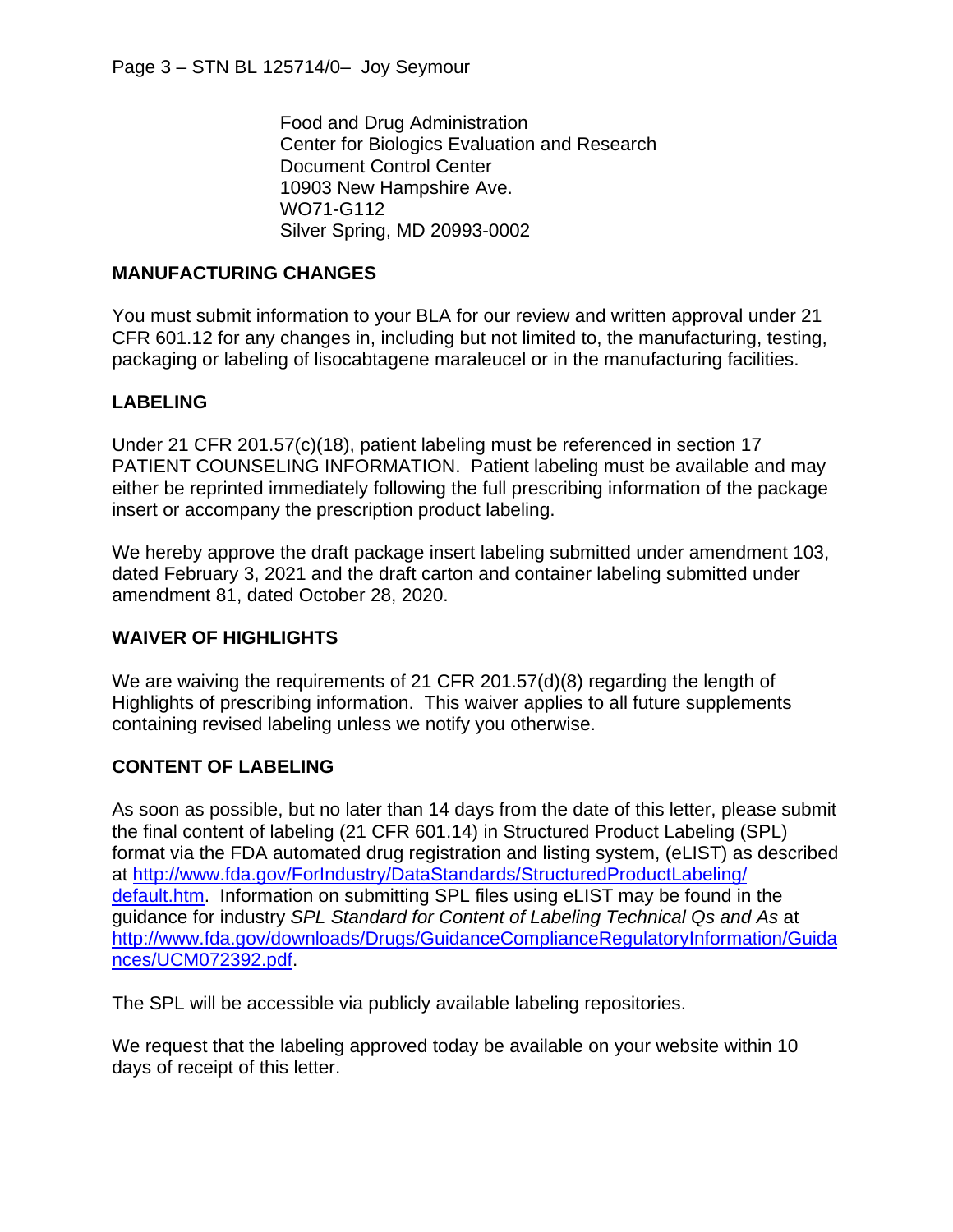# **PACKAGE AND CONTAINER LABELS**

Please electronically submit final printed package and container labels that are identical to the package and container labels submitted on February 3, 2021 and October 28, 2020, according to the guidance for industry *Providing Regulatory Submissions in Electronic Format — Certain Human Pharmaceutical Product Applications and Related Submissions Using the eCTD Specifications* at https://www.fda.gov/downloads/drugs/guidancecompliance regulatoryinformation/guidances/ucm333969.pdf.

All final labeling should be submitted as Product Correspondence to this BLA STN 125714 at the time of use (prior to marketing) and include implementation information on Form FDA 356h.

## **ADVERTISING AND PROMOTIONAL LABELING**

You may submit two draft copies of the proposed introductory advertising and promotional labeling with Form FDA 2253 to the Advertising and Promotional Labeling Branch at the following address:

> Food and Drug Administration Center for Biologics Evaluation and Research Document Control Center 10903 New Hampshire Ave. WO71-G112 Silver Spring, MD 20993-0002

You must submit copies of your final advertising and promotional labeling at the time of initial dissemination or publication, accompanied by Form FDA 2253 (21 CFR 601.12(f)(4)).

All promotional claims must be consistent with and not contrary to approved labeling. You should not make a comparative promotional claim or claim of superiority over other products unless you have substantial evidence or substantial clinical experience to support such claims (21 CFR 202.1(e)(6)).

## **ADVERSE EVENT REPORTING**

You must submit adverse experience reports in accordance with the adverse experience reporting requirements for licensed biological products (21 CFR 600.80) and you must submit distribution reports as described in 21 CFR 600.81. For information on adverse experience reporting, please refer to the guidance for industry *Providing Submissions in Electronic Format —Postmarketing Safety Reports* at https://www.fda.gov/

downloads/biologicsbloodvaccines/guidancecomplianceregulatoryinformation/guidances /vaccines/ucm458559.pdf and FDA's Adverse Event reporting System website at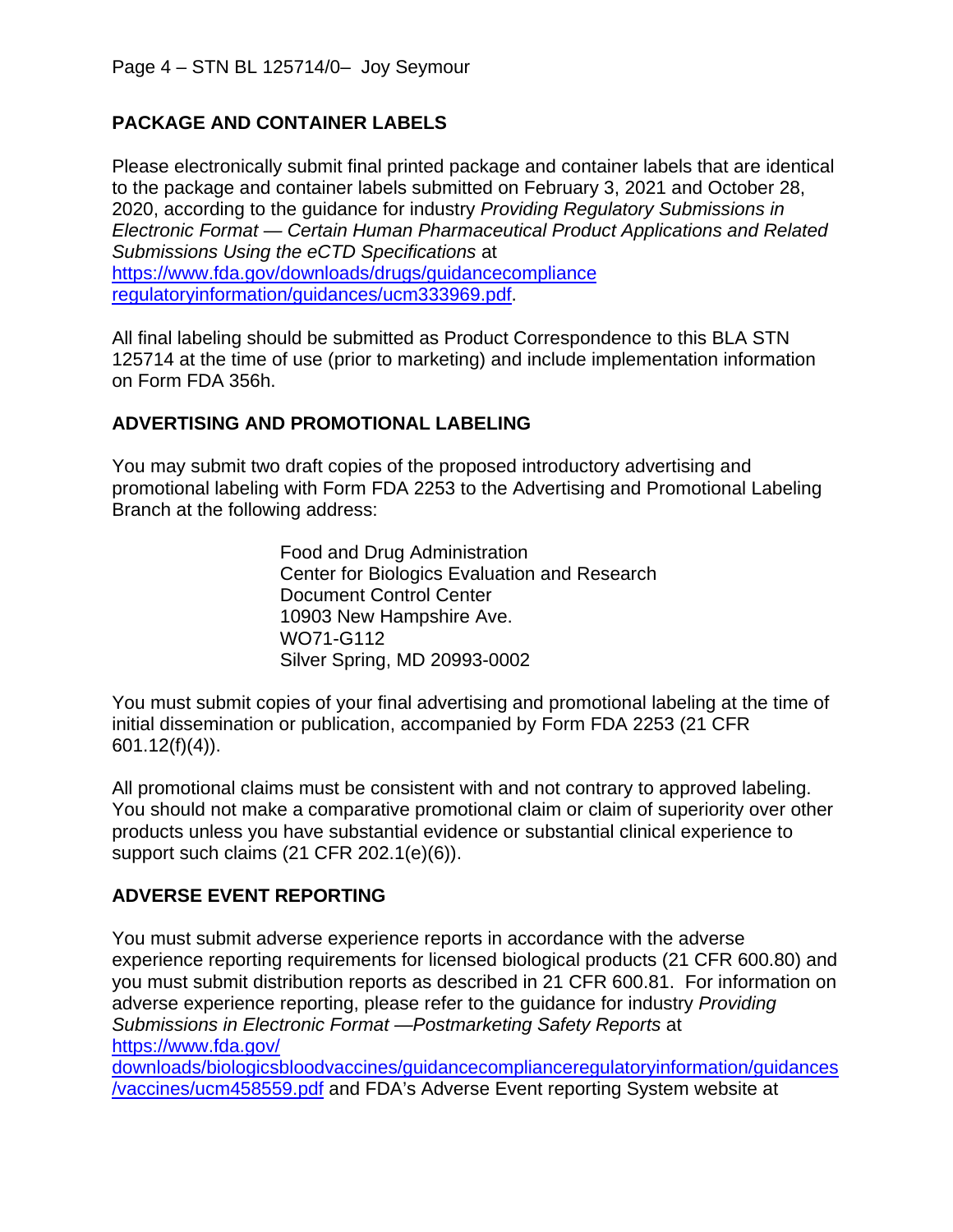http://www.fda.gov/Drugs/GuidanceComplianceRegulatoryInformation/Surveillance/Adv erseDrugEffects/ucm115894.htm. For information on distribution reporting, please refer to the guidance for industry *Electronic Submission of Lot Distribution Reports* at http://www.fda.gov/BiologicsBloodVaccines/GuidanceComplianceRegulatoryInformation /Post-MarketActivities/LotReleases/ucm061966.htm.

## **PEDIATRIC REQUIREMENTS**

Under the Pediatric Research Equity Act (PREA) (21 U.S.C. 355c), all applications for new active ingredients, new indications, new dosage forms, new dosing regimens, or new routes of administration are required to contain an assessment of the safety and effectiveness of the product for the claimed indication in pediatric patients unless this requirement is waived, deferred, or inapplicable.

Because the biological product for this indication has an orphan drug designation, you are exempt from this requirement.

# **POSTMARKETING REQUIREMENTS UNDER SECTION 505(o)**

Section 505(o) of the Federal Food, Drug, and Cosmetic Act (FDCA) authorizes FDA to require holders of approved drug and biological product applications to conduct postmarketing studies and clinical trials for certain purposes, if FDA makes certain findings required by the statute (section  $505(0)(3)(A)$ , 21 U.S.C.  $355(0)(3)(A)$ ).

We have determined that an analysis of spontaneous postmarketing adverse events reported under section  $505(k)(1)$  of the FDCA will not be sufficient to identify a serious risk of secondary malignancies associated with use of lisocabtagene maraleucel.

Furthermore, the pharmacovigilance system that FDA is required to maintain under section 505(k)(3) of the FDCA is not sufficient to assess this serious risk.

Therefore, based on appropriate scientific data, we have determined that you are required to conduct the following study:

1. A post-marketing multicenter, prospective, observational study to assess the long-term safety of lisocabtagene maraleucel and the risk of secondary malignancies occurring after treatment with lisocabtagene maraleucel. The study will include at least 1500 adult patients with relapsed or refractory large B-cell lymphoma after two or more lines of systemic therapy; the enrolled patients will be followed for 15 years after the product administration.

We acknowledge the timetable you submitted on January 19, 2021, which states that you will conduct this study according to the following schedule:

Final Protocol Submission: February 28, 2021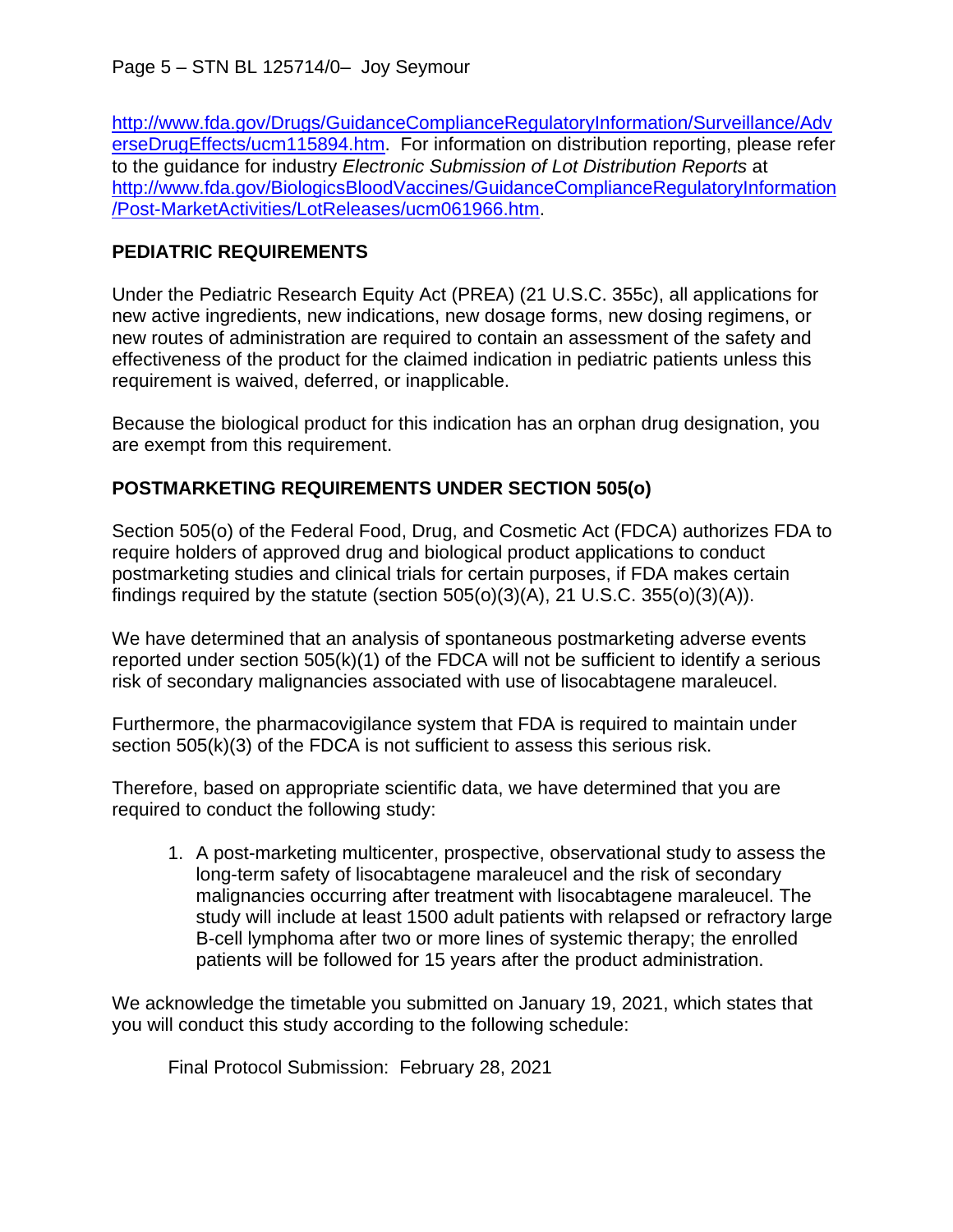Page 6 – STN BL 125714/0– Joy Seymour

Study Completion Date: April 30, 2041

Final Report Submission: July 31, 2042

Please submit the protocol to your IND 16506, with a cross-reference letter to this BLA 125714 explaining that this protocol was submitted to the IND. Please refer to the sequential number for each study/clinical trial and the submission number as shown in this letter.

Please submit final study reports to the BLA. If the information in the final study report supports a change in the labeling, the final study report must be submitted as a supplement to this BLA 125714. For administrative purposes, all submissions related to this postmarketing study required under section 505(o) must be submitted to this BLA and be clearly designated as:

- **Required Postmarketing Correspondence under Section 505(o)**
- **Required Postmarketing Final Report under Section 505(o)**
- **Supplement contains Required Postmarketing Final Report under Section 505(o)**

Section 505(o)(3)(E)(ii) of the FDCA requires you to report periodically on the status of any study or clinical trial required under this section. This section also requires you to periodically report to FDA on the status of any study or clinical trial otherwise undertaken to investigate a safety issue. In addition, section 506B of the FDCA and 21 CFR 601.70 require you to report annually on the status of any postmarketing commitments or required studies or clinical trials.

You must describe the status in an annual report on postmarketing studies for this product. Label your annual report as an **Annual Status Report of Postmarketing Requirements/Commitments** and submit it to the FDA each year within 60 calendar days of the anniversary date of this letter until all Requirements and Commitments subject to the reporting requirements of section 506B of the FDCA are fulfilled or released. The status report for each study should include:

- the sequential number for each study as shown in this letter;
- information to identify and describe the postmarketing requirement;
- the original milestone schedule for the requirement;
- the revised milestone schedule for the requirement, if appropriate;
- the current status of the requirement (i.e., pending, ongoing, delayed, terminated, or submitted); and,
- an explanation of the status for the study or clinical trial. The explanation should include how the study is progressing in reference to the original projected schedule, including, the patient accrual rate (i.e., number enrolled to date and the total planned enrollment).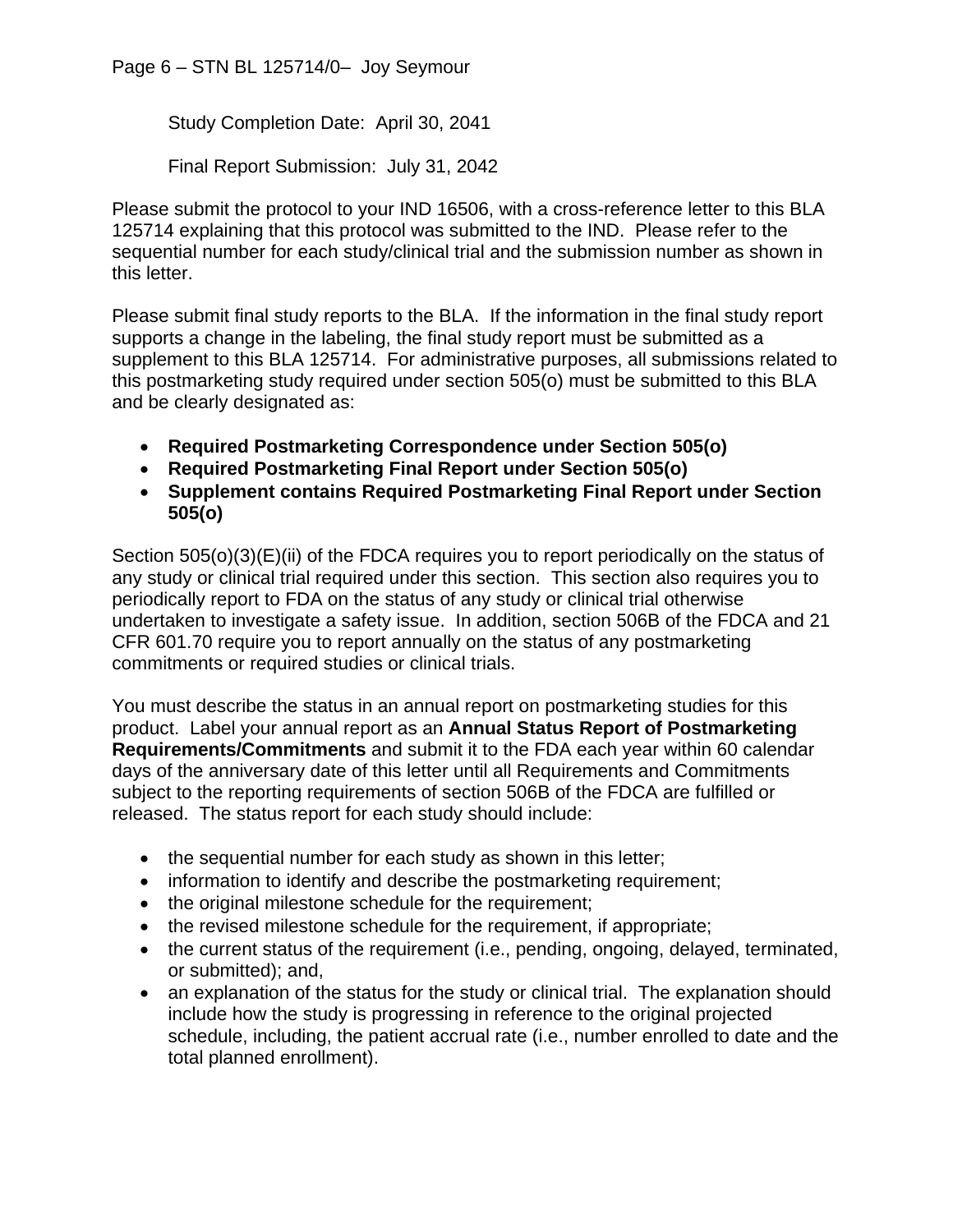As described in 21 CFR 601.70(e), we may publicly disclose information regarding these postmarketing studies on our website at http://www.fda.gov/Drugs/Guidance ComplianceRegulatoryInformation/Post-marketingPhaseIVCommitments/default.htm.

We will consider the submission of your annual report under section 506B of the FDCA and 21 CFR 601.70 to satisfy the periodic reporting requirement under section 505(o)(3)(E)(ii) provided that you include the elements listed in section 505(o) and 21 CFR 601.70. We remind you that to comply with section 505(o), your annual report must also include a report on the status of any study or clinical trial otherwise undertaken to investigate a safety issue. Failure to periodically report on the status of studies or clinical trials required under section 505(o) may be a violation of FDCA section 505(o)(3)(E)(ii) and could result in regulatory action.

## **POSTMARKETING COMMITMENTS NOT SUBJECT TO THE REPORTING REQUIREMENTS UNDER SECTION 506B**

We acknowledge your written commitment as described in submission number 0064 (dated August 20, 2020) as outlined below:

1. Juno Therapeutics, Inc., commits to prospectively validate the (b) (4) per protocol $(b)$   $(4)$  and will provide the validation report.

Final Report Submission: September 30, 2021

We request that you submit information concerning nonclinical and chemistry, manufacturing, and control postmarketing commitments and final reports to your BLA 125714. Please refer to the sequential number for each commitment. Please use the following designators to prominently label all submissions, including supplements, relating to these postmarketing study commitments as appropriate:

- **Postmarketing Commitment Status Update**
- **Postmarketing Commitment Final Study Report**
- **Supplement contains Postmarketing Commitment Final Study Report**

For each postmarketing commitment not subject to the reporting requirements of 21 CFR 601.70, you may report the status to FDA as a **Postmarketing Commitment – Status Update**. The status report for each commitment should include:

- the sequential number for each study as shown in this letter;
- the submission number associated with this letter;
- describe what has been accomplished to fulfill the non-section 506B PMC; and,
- summarize any data collected or issues with fulfilling the non-section 506B PMC.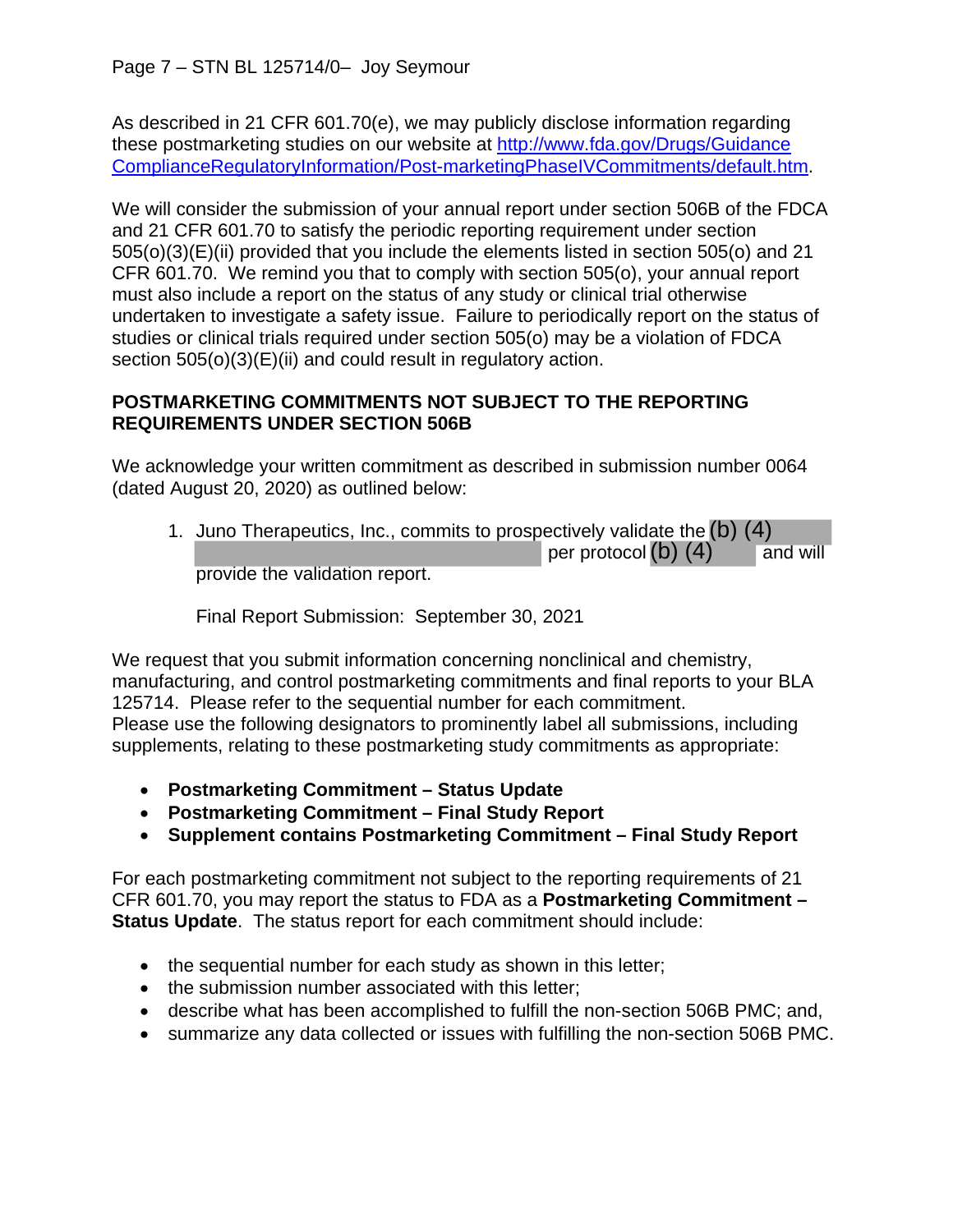When you have fulfilled your commitment, submit your final report as **Postmarketing Commitment – Final Study Report** or **Supplement contains Postmarketing Commitment – Final Study Report**.

### **RISK EVALUATION AND MITIGATION STRATEGY REQUIREMENTS**

Section 505-1 of the FDCA authorizes FDA to require the submission of a risk evaluation and mitigation strategy (REMS), if FDA determines that such a strategy is necessary to ensure that the benefits of the drug outweigh the risks [section 505-1(a)].

In accordance with section 505-1 of FDCA, we have determined that a REMS is necessary for BREYANZI to ensure the benefits of the drug outweigh the risks of cytokine release syndrome (CRS) and neurological toxicities.

Your proposed REMS must include the following:

**Elements to assure safe use:** Pursuant to 505-1(f)(1), we have determined that BREYANZI can be approved only if elements necessary to assure safe use are required as part of the REMS to mitigate the risks of CRS and neurological toxicities. Your REMS includes the following elements to mitigate these risks:

- Health care settings that dispense BREYANZI are specially certified;
- BREYANZI is dispensed to patients only in certain health care settings.

**Implementation System:** The REMS must include an implementation system to monitor and evaluate the implementation of the elements to assure safe use (outlined above) which require health care settings that dispense the drug be specially certified and the drug be dispensed to patients only in certain health care settings, specifically, certified hospitals and their associated clinics with appropriate access to tocilizumab. The implementation system should also include an intervention plan to address any findings of non-compliance with elements to assure safe use and to address any findings that suggest an increase in risk to patients.

Your proposed REMS, submitted on November 16, 2020, and appended to this letter, is approved. The REMS consists of elements to assure safe use, an implementation system, and a timetable for submission of assessments of the REMS.

The REMS assessment plan must include, but is not limited to, the following:

For the first (6-month) BREYANZI REMS assessment only, provide the following operational metrics:

- A. Date the BREYANZI REMS website went live;
- B. Date the REMS call center was operational;
- C. Date hospitals were able to complete the BREYANZI REMS certification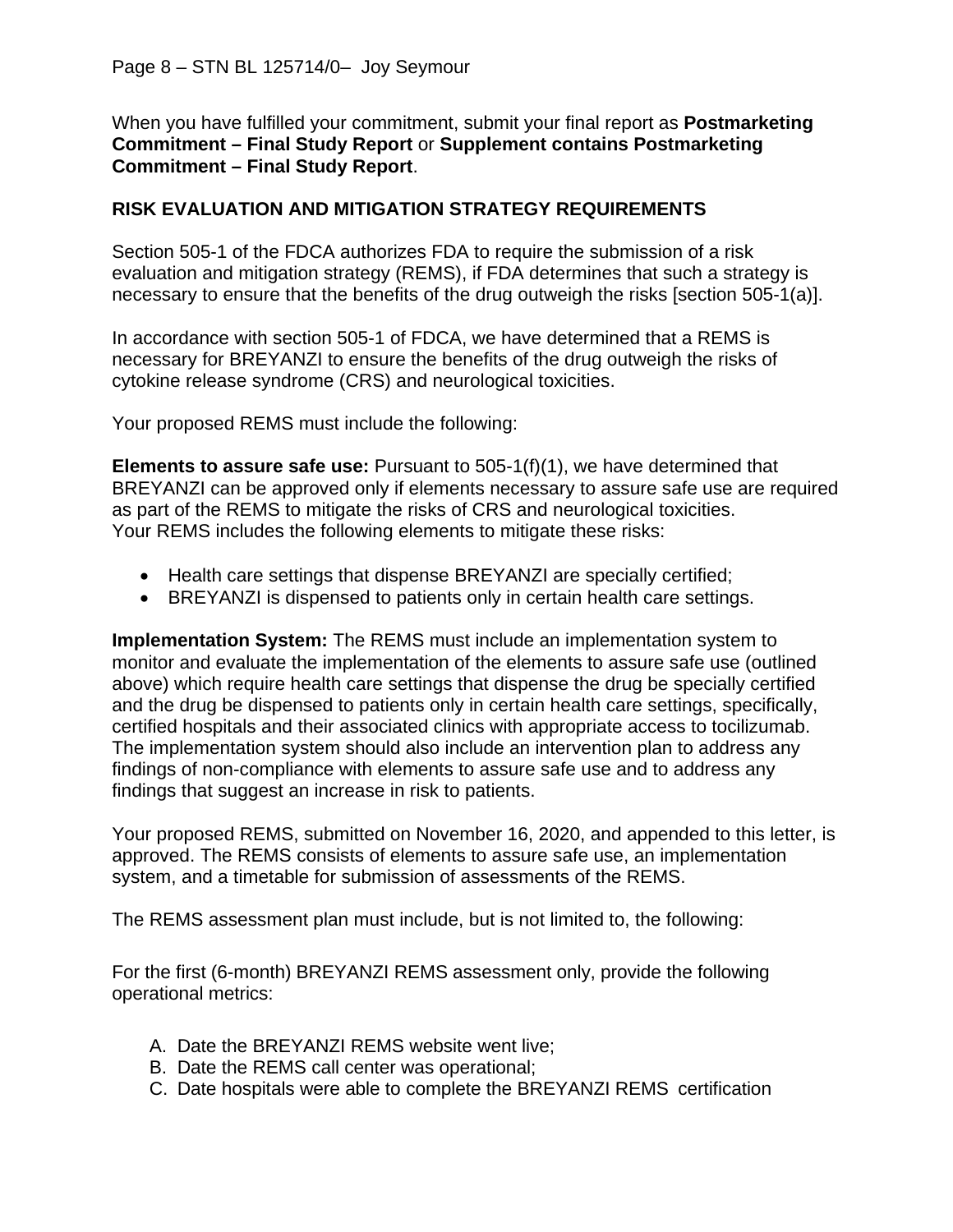process;

D. Date of first notification of hospital and their associated clinic certification.

For the 12-month and subsequent annual assessments:

The REMS Program Infrastructure and Performance (provide in tabular format as appropriate):

- A. Hospitals and their associated clinics enrollment and education statistics (provide for each reporting period and cumulatively)
	- List of all enrolled hospital sites, locations, dates of enrollment, and method (email, fax) of enrollment and dates of certification notification;
	- Number of incomplete enrollments at the time of assessment data lock;
	- Number, format, and date of training on BREYANZI REMS;
	- Number of knowledge assessments completed by hospital and their personnel, other than the authorized representative, by certified hospital;
	- Mean and range of attempts to successfully complete the knowledge assessment;
	- Summary of most frequently missed questions;
	- Number of hospitals that require retraining due to the absence of any BREYANZI dispensing at least once annually from the date of certification in the BREYANZI REMS.
- B. Utilization of BREYANZI
	- Number of BREYANZI shipments sent to BREYANZI Certified Care Centers;
	- Number of unique patients treated with BREYANZI, stratified by BREYANZI Certified Care Center type; include age and gender for treated patients;
	- Number and age of patients for which BREYANZI was ordered but never infused and the reason(s) that the patient was not treated
		- provide number of occurrences at each certified hospital for each reporting period and cumulatively;
	- Time between certification and first order for BREYANZI for each hospital certified during the assessment period.
- C. Compliance with BREYANZI REMS
	- Number and name of non-certified hospital(s) that have treated a patient with BREYANZI and any corrective actions taken to prevent future occurrences (e.g., provision of REMS training program, REMS hospital certification form) and the number of these that subsequently became certified (current reporting period and cumulative);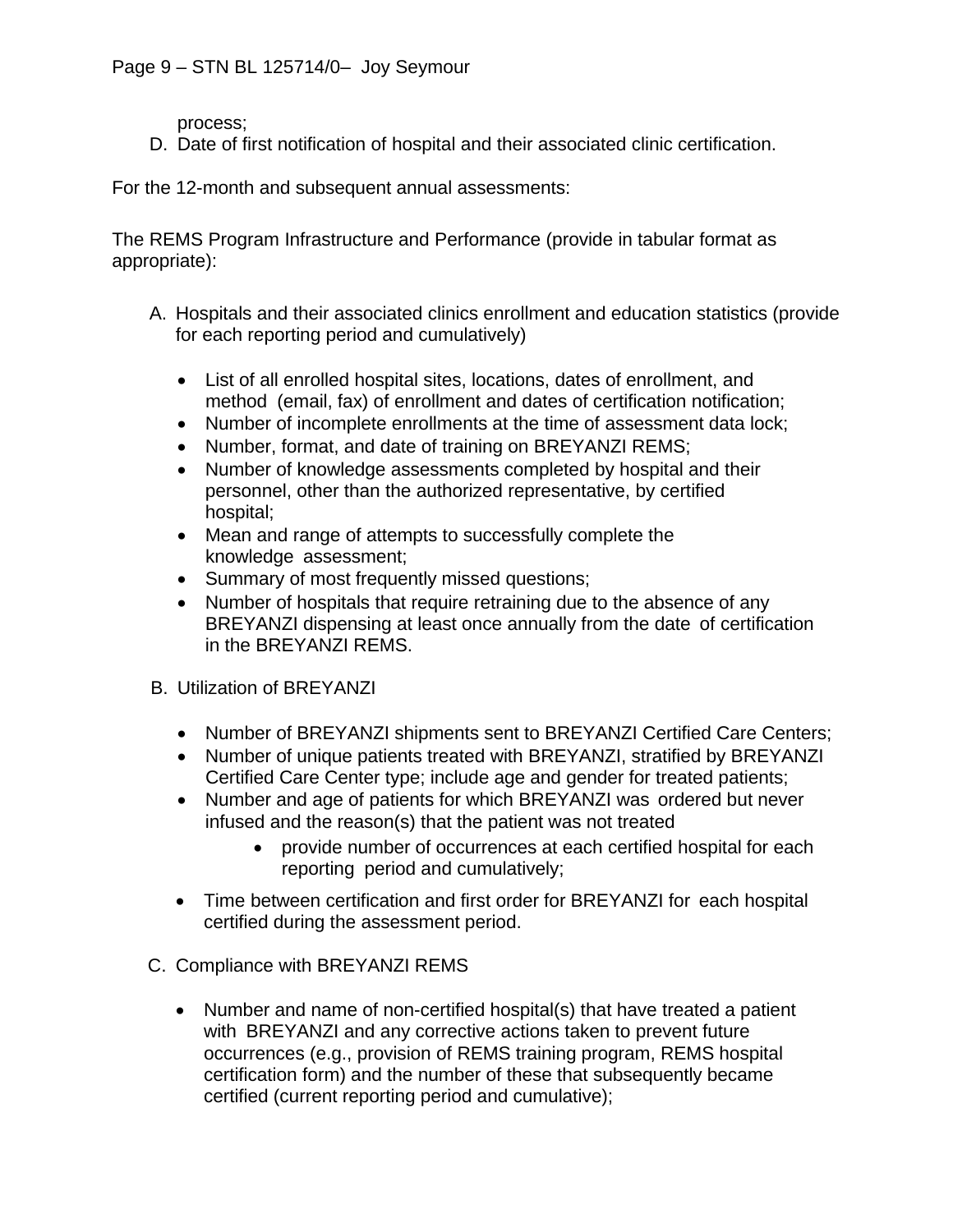- Audits: A summary of findings from first-order audits and annual audits (current reporting period) by type of audit deficiencies and stratified by type of center (i.e., clinic or hospital);
- Summary report of all non-compliance, associated corrective and preventative actions (CAPA), and the status of CAPA plans.
- D. BREYANZI REMS Customer Care Center
	- Number of contacts by stakeholder type (patient/guardian, prescriber, hospital and their associated clinic authorized representative, other health care provider (HCP), other) and reason for the call;
	- Summary of frequently asked questions (FAQ) by stakeholder type;
	- A description of each call, including stakeholder type, that may indicate an issue with access, burden, or an adverse event;
	- A summary of corrective actions resulting from issues identified;
	- Summary of any non-compliance that is identified through call center contacts, source of report and resulting corrective and preventative actions.
- E. An evaluation of understanding of the risks and mitigation strategies of the BREYANZI REMS as well as compliance with the mitigation strategies in those who prescribe, dispense, or administer BREYANZI as well as hospital and their associated clinic authorized representatives.
- F. With respect to each goal included in the strategy, an assessment of the extent to which the approved strategy, including each element of the strategy, is meeting the goal or whether one or more such goals or such elements should be modified (Section 505-1(g)(3).

Knowledge, Attitudes, and Behavior (KAB) surveys will be conducted with those who prescribe, dispense, or administer BREYANZI, as well as hospital authorized representatives, in order to assess their awareness and understanding of the risks of BREYANZI and the mitigation strategies as outlined in the REMS goals and objectives.

The methodology and the knowledge, attitudes, and behavior (KAB) protocols and survey instruments should be submitted to the Agency for review at least 90 days before the surveys are initially administered.

The requirements for assessments of an approved REMS under section 505-1(g)(3) include with respect to each goal included in the strategy, an assessment of the extent to which the approved strategy, including each element of the strategy, is meeting the goal or whether 1 or more such goals or such elements should be modified.

We remind you that in addition to the REMS assessments submitted according to the timetable in the approved REMS, you must include an adequate rationale to support a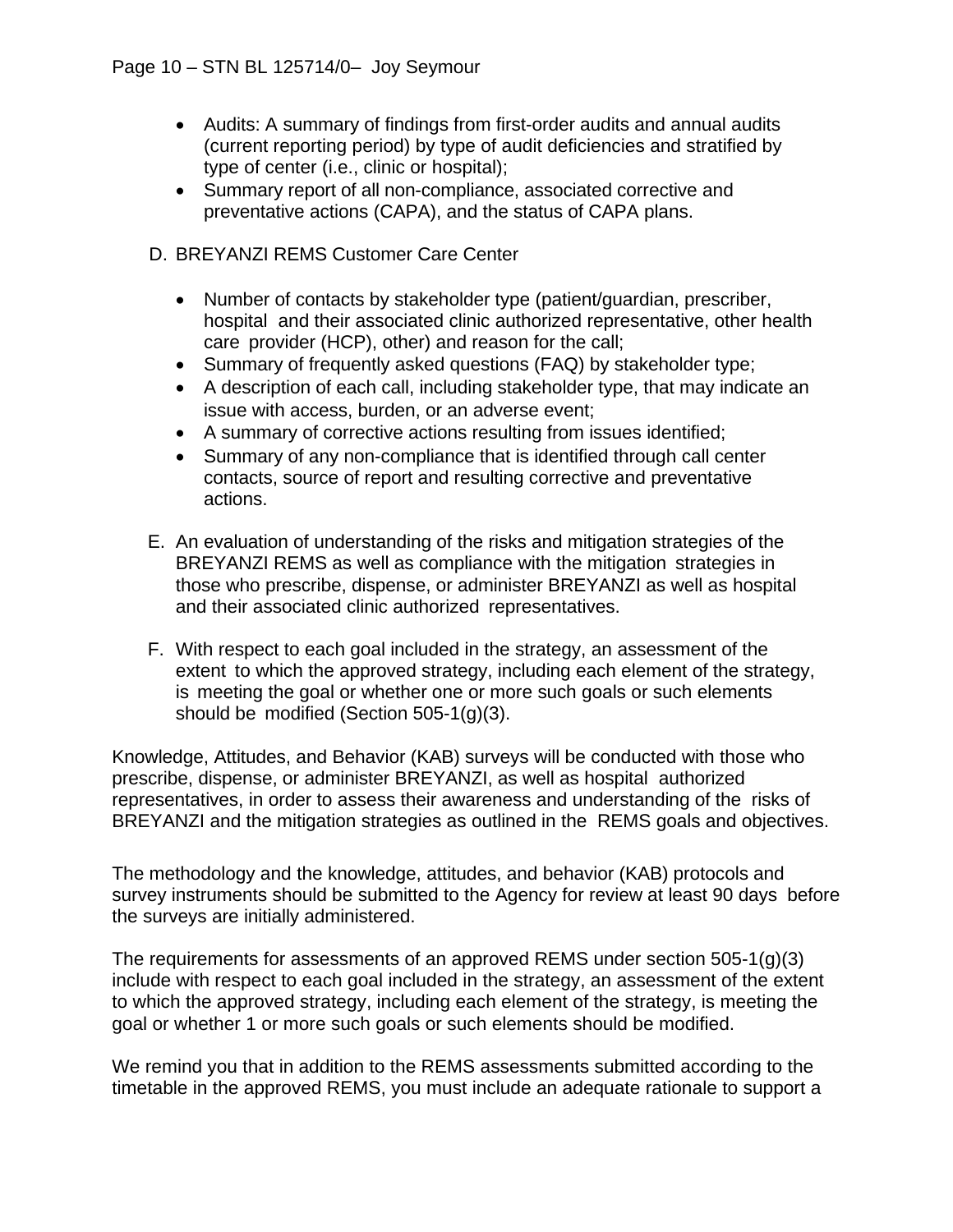proposed REMS modification for the addition, modification, or removal of any goal or element of the REMS, as described in section 505-1(g)(4) of the FDCA.

We also remind you that you must submit a REMS assessment when you submit a supplemental application for a new indication for use as described in section 505- 1(g)(2)(A). This assessment should include:

- a. An evaluation of how the benefit-risk profile will or will not change with the new indication;
- b. A determination of the implications of a change in the benefit-risk profile for the current REMS;
- c. *If the new, proposed indication for use introduces unexpected risks*: A description of those risks and an evaluation of whether those risks can be appropriately managed with the currently approved REMS.
- d. *If a REMS assessment was submitted in the 18 months prior to submission of the supplemental application for a new indication for use*: A statement about whether the REMS was meeting its goals at the time of the last assessment and if any modifications of the REMS have been proposed since that assessment.
- e. *If a REMS assessment has not been submitted in the 18 months prior to submission of the supplemental application for a new indication for use:*  Provision of as many of the currently listed assessment plan items as is feasible.
- f. *If you propose a REMS modification based on a change in the benefit-risk profile or because of the new indication of use, submit an adequate rationale to support the modification, including*: Provision of the reason(s) why the proposed REMS modification is necessary, the potential effect on the serious risk(s) for which the REMS was required, on patient access to the drug, and/or on the burden on the health care delivery system; and other appropriate evidence or data to support the proposed change. Additionally, include any changes to the assessment plan necessary to assess the proposed modified REMS.
- g. *If you are not proposing a REMS modification*, provide a rationale for why the REMS does not need to be modified.

If the assessment instruments and methodology for your REMS assessments are not included in the REMS supporting document, or if you propose changes to the submitted assessment instruments or methodology, you should update the REMS supporting document to include specific assessment instrument and methodology information at least 90 days before the assessments will be conducted. Updates to the REMS supporting document may be included in a new document that references previous REMS supporting document submission(s) for unchanged portions. Alternatively, updates may be made by modifying the complete previous REMS supporting document, with all changes marked and highlighted. Prominently identify the submission containing the assessment instruments and methodology with the following wording in bold capital letters at the top of the first page of the submission:

## **BLA 125714 REMS CORRESPONDENCE (insert concise description of content in bold capital letters, e.g.,**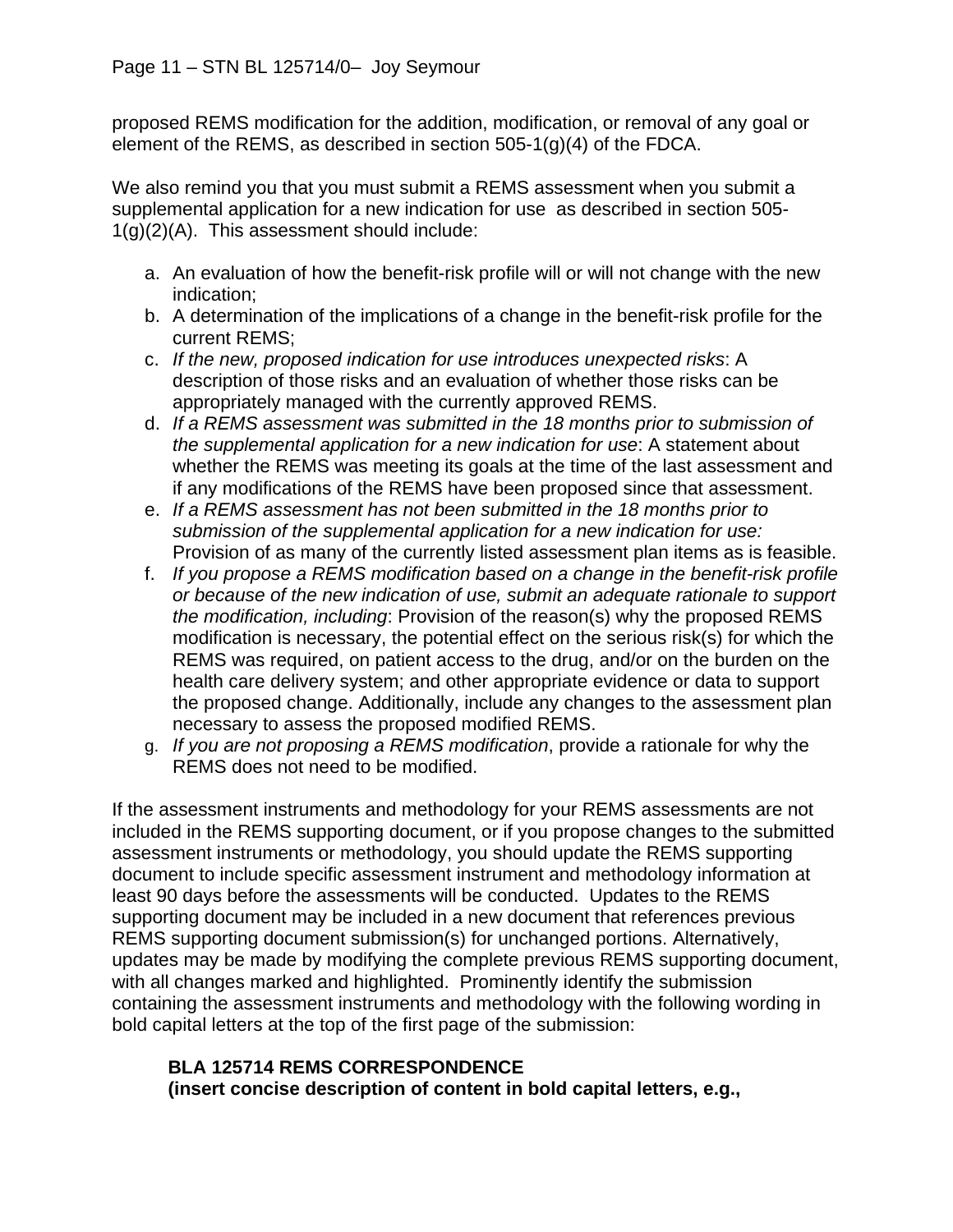#### **UPDATE TO REMS SUPPORTING DOCUMENT - ASSESSMENT METHODOLOGY)**

Prominently identify any submission containing the REMS assessments or proposed modifications of the REMS with the following wording in bold capital letters at the top of the first page of the submission as appropriate:

#### **BLA 125714 REMS ASSESSMENT**

**or**

**NEW SUPPLEMENT FOR BLA 125714 CHANGES BEING EFFECTED IN 30 DAYS PROPOSED MINOR REMS MODIFICATION** 

*or*

**NEW SUPPLEMENT FOR BLA 125714 PRIOR APPROVAL SUPPLEMENT PROPOSED MAJOR REMS MODIFICATION** 

*or*

**NEW SUPPLEMENT FOR BLA 125714 PRIOR APPROVAL SUPPLEMENT PROPOSED REMS MODIFICATIONS DUE TO SAFETY LABEL CHANGES SUBMITTED IN SUPPLEMENT [125714/####]**

*or*

#### **NEW SUPPLEMENT (NEW INDICATION FOR USE) FOR BLA 125714 REMS ASSESSMENT PROPOSED REMS MODIFICATION (if included)**

Should you choose to submit a REMS revision, prominently identify the submission containing the REMS revisions with the following wording in bold capital letters at the top of the first page of the submission:

#### **REMS REVISION FOR BLA 125714**

To facilitate review of your submission, we request that you submit your proposed modified REMS and other REMS-related materials in Microsoft Word format. If certain documents, such as enrollment forms, are only in PDF format, they may be submitted as such, but the preference is to include as many as possible in Word format.